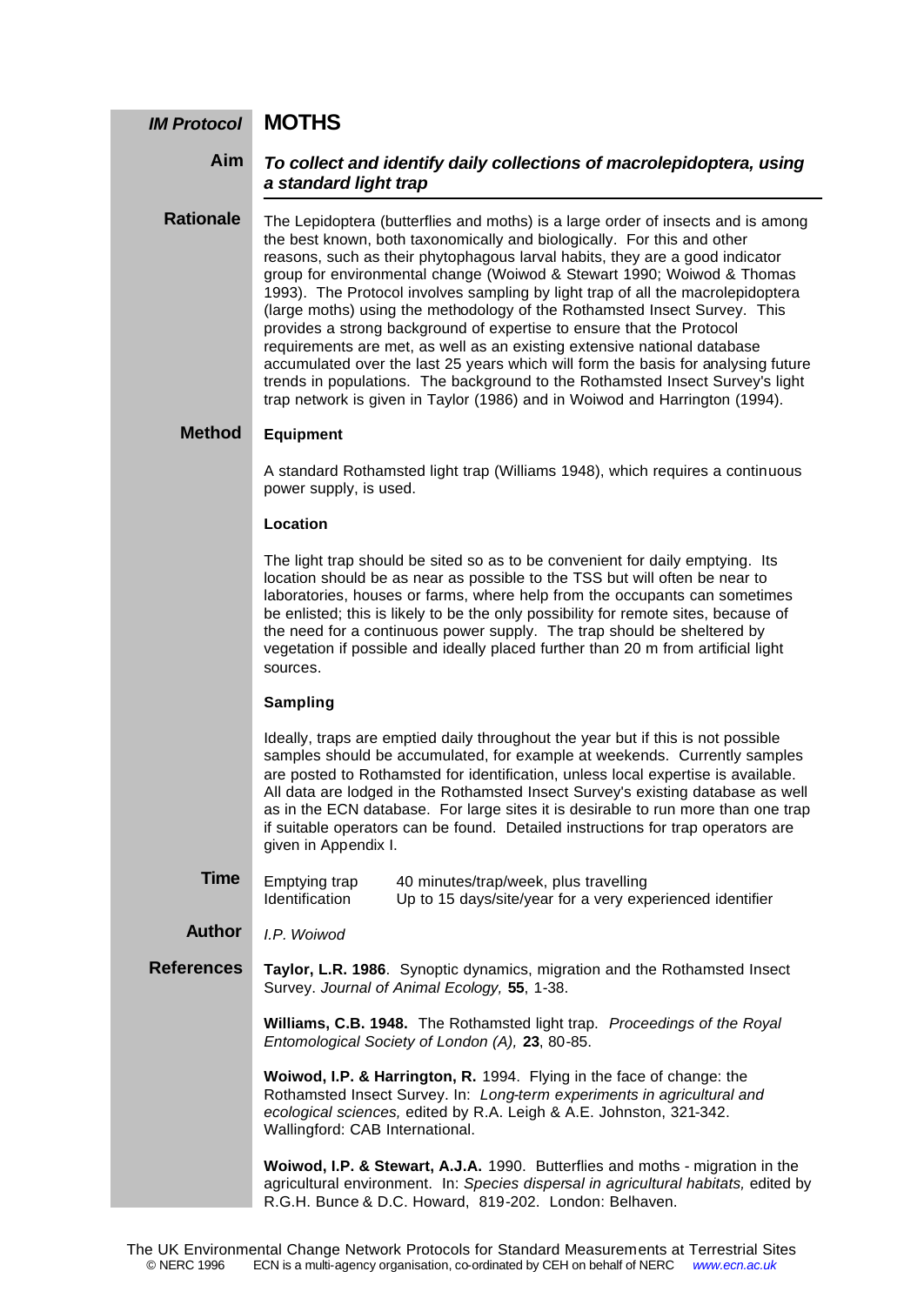**Woiwod I.P. & Thomas J.A.** 1993. The ecology of butterflies and moths at the landscape scale. In: *Landscape ecology in Britain,* edited by R. Haines-Young, 76-92. (Working paper no. 21.) Nottingham: IALE (UK), Department of Geography, University of Nottingham.

*IM Protocol*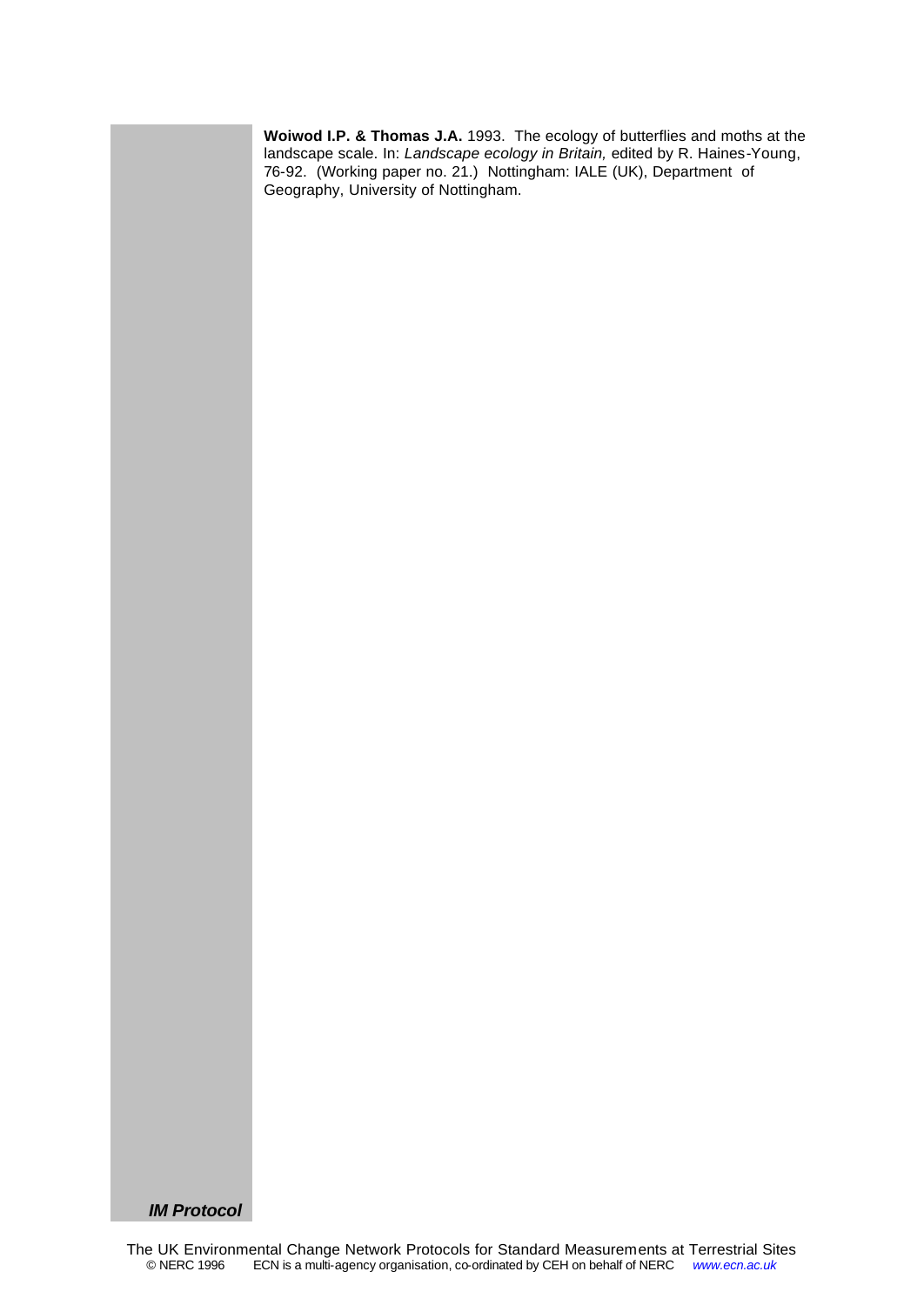# **Appendix I. The Rothamsted Insect Survey light trap: description and daily operation procedure**

|                    | The Rothamsted Insect Survey (RIS) light trap (Williams 1948) consists of a<br>stand approximately 1.2 m in height which supports the light source and trap.<br>The overall height is approximately 1.5 m and the trap and stand are<br>approximately 0.6 m in width and depth.                                                                                                                                                                                                                                                                                                                                                                                                                                                                                                                                                                                          |
|--------------------|--------------------------------------------------------------------------------------------------------------------------------------------------------------------------------------------------------------------------------------------------------------------------------------------------------------------------------------------------------------------------------------------------------------------------------------------------------------------------------------------------------------------------------------------------------------------------------------------------------------------------------------------------------------------------------------------------------------------------------------------------------------------------------------------------------------------------------------------------------------------------|
|                    | The light source is a 200 watt, clear, tungsten lamp powered by mains<br>electricity. For safety, the supply is protected by a trip switch or Residual<br>Current Device (RCD). The lamp is switched on at dusk and off at dawn each<br>day by an automatic solar dial time-switch which self-adjusts for seasonal<br>variation in daylength.                                                                                                                                                                                                                                                                                                                                                                                                                                                                                                                            |
|                    | On entering the trap, insects are killed in a collecting jar which is lined on its<br>inner surface with plaster and into which is absorbed daily approximately 5 ml of<br>1,1,2,2 tetrachloroethane. The fumes from this chemical render the insect<br>immobile very quickly, thus preventing escape and excessive damage.                                                                                                                                                                                                                                                                                                                                                                                                                                                                                                                                              |
|                    | The daily routine for sample collection takes approximately five minutes. The<br>recommended procedure, as carried out by staff of the RIS, is outlined below.                                                                                                                                                                                                                                                                                                                                                                                                                                                                                                                                                                                                                                                                                                           |
| <b>Procedure</b>   | 1. Check that the RCD is in the 'on' position. If it has tripped, ensure that the<br>power supply is on and try to re-set the RCD. If it trips again, replace the<br>fuse in the plug and try again to set the RCD. If there is still a fault, contact<br>an electrician.                                                                                                                                                                                                                                                                                                                                                                                                                                                                                                                                                                                                |
|                    | 2. Check that the clock is set at the correct time (GMT). The solar dial clock<br>adjusts automatically for seasonal variation in daylength. It must not be<br>altered to match changes in local time (eg British Summer Time).                                                                                                                                                                                                                                                                                                                                                                                                                                                                                                                                                                                                                                          |
|                    | 3. By turning the manual switch on the clock, check that the light bulb is<br>working. If it is not, replace the bulb and try again. If it still does not work,<br>contact an electrician. Only 200 watt, clear, tungsten bulbs should be used.                                                                                                                                                                                                                                                                                                                                                                                                                                                                                                                                                                                                                          |
|                    | 4. Take a collecting jar, which has been dosed with approximately 5 ml of<br>tetrachloroethane and capped with the appropriate jar lid, to the trap and<br>replace the one containing the previous night's sample. To prevent contact<br>with the tetrachloroethane vapour and spillage of the sample, always use the<br>jar lid.                                                                                                                                                                                                                                                                                                                                                                                                                                                                                                                                        |
|                    | 5. In a well-ventilated area or a fume cupboard, tip the sample into one or more<br>(depending on the size of the sample) tissue-lined pill boxes. Ensure that no<br>insects remain in the jar and replace the jar lid. Gently fold the tissue over<br>the sample, taking care to avoid crushing the insects, and close the box.<br>Re-dose the jar for use the following day with approximately 5 ml of<br>tetrachloroethane and immediately replace the lid.                                                                                                                                                                                                                                                                                                                                                                                                           |
|                    | 6. On the box or boxes containing the sample, write the site name and the date<br>on which the sample was taken. If it was collected on 15 June 1995, the<br>light would have been switched on at dusk on the 14 June and off at dawn<br>on the 15 June. The correct date to be written on the box is therefore 14-15<br>June 1995. If the sample is accumulated over several nights, the correct<br>date would be that on which the trap was set and that on which the jar was<br>emptied. For example, if the trap ran over the weekend of Saturday 28 and<br>Sunday 29 January, and was emptied on Monday 30 January, the correct<br>date would be 27/30 January 1995. If two boxes are used to accommodate<br>the sample, write the appropriate date and '1/2' on each box. Details of any<br>dates on which the trap was not operating, eg because of lamp failure, |
| <b>IM Protocol</b> | should be reported.                                                                                                                                                                                                                                                                                                                                                                                                                                                                                                                                                                                                                                                                                                                                                                                                                                                      |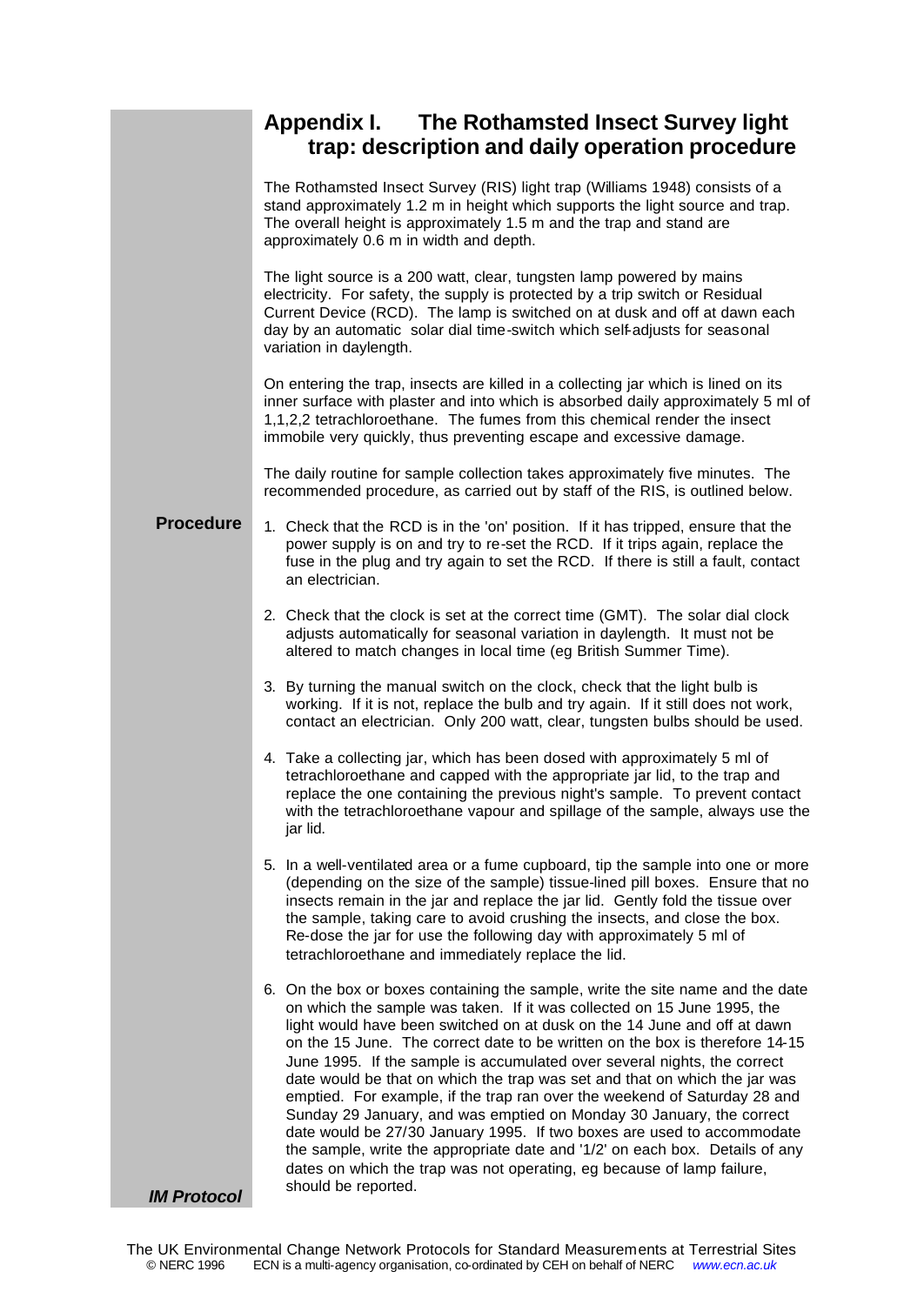#### **Tetrachloroethane Safety**

Although alternatives are being sought, tetrachloroethane is the only compound which has the correct properties to enable the rapid killing of insects entering the collecting jar whilst also remaining effective for 24 hours or more. **However, it is toxic by inhalation, skin and eye contact and is assumed to be poisonous if taken by mouth. Prolonged continued high exposure may cause jaundice. The following precautions must therefore be observed.**

- 1. Avoid breathing the vapour and avoid contact with skin, especially the eyes.
- 2. When pouring, wear safety spectacles; always work in a well-ventilated area, preferably outside; take the collecting jar to the tetrachloroethane, not *vice versa*.
- 3. Allow small spillages to evaporate; keep away from the spillage site.
- 4. Large spillages should be absorbed on to sand and removed outside to evaporate. When doing so, wear safety spectacles, gloves and a respirator.
- 5. In the case of skin contact, remove contaminated clothing and wash the skin with running water followed by soap and water.

#### **Electricity**

The trap operates by mains electricity. The supply should always be disconnected before a bulb is replaced. No part of the electrical circuit should be exposed without prior consultation with an electrician. The RCD should be tested regularly, according to the manufacturer's recommendations.

### *IM Protocol*